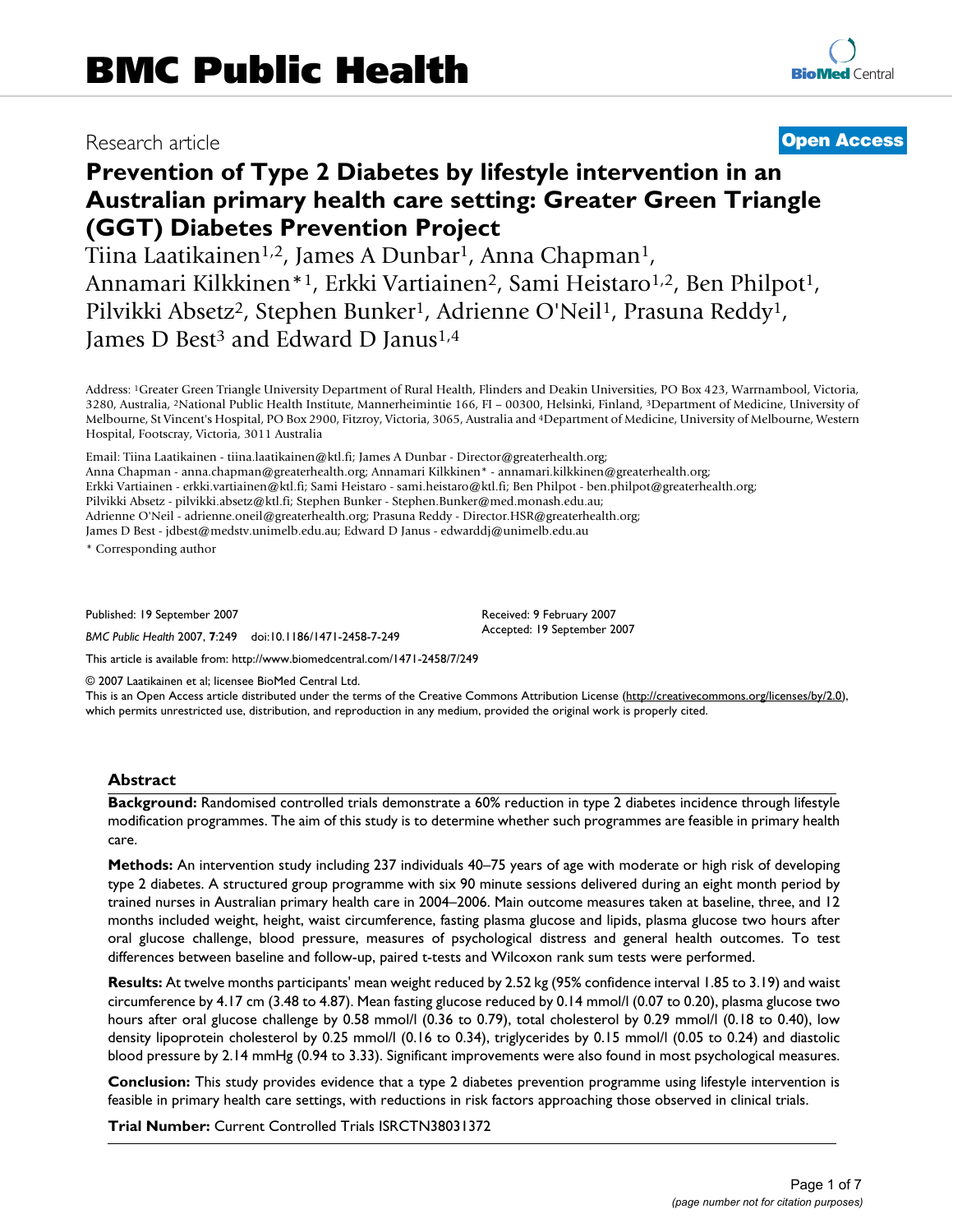# **Background**

It is widely recognised that the incidence of type 2 diabetes is high and increasing both in Australia [1] and throughout the world [2]. Type 2 diabetes is a chronic and costly disease associated with premature mortality and high rates of health service utilisation linked with its complications: cardiovascular disease, retinopathy, renal failure and neuropathy [3].

The risk factors associated with type 2 diabetes onset are to a large degree preventable. Lifestyle modification, particularly weight loss and physical activity, can significantly reduce the risk of type 2 diabetes [4-6]. Diabetes prevention trials using lifestyle modification have been proven effective in reducing the risk of developing type 2 diabetes [4-6], and have shown to be even more effective than pharmacological interventions [6-9]. The Finnish Diabetes Prevention Study [4] investigated the role of lifestyle interventions in the progression of type 2 diabetes among individuals with impaired glucose tolerance. Results demonstrated that the incidence of type 2 diabetes decreased by 58% in the intervention group compared with the control group, a finding which was directly associated with lifestyle modification. Two other studies have demonstrated similar results [5,6]. Randomised controlled trials with one-to-one counselling and trials using drugs are expensive. The lifestyle interventions have all lasted several years [6,10] and for example in the DPS, the median number of counselling sessions during a 3-year intervention was 20 [4]. The cost per patient per year in the DREAM trial [7] where rosiglitazone and ramipril treatments were used was approximately USD 4700. To determine whether the results obtained in clinical trials could be replicated in "real world" primary health care settings with limited resources and existing personnel, the GOAL intervention study [11], a lifestyle implementation trial using a structured group programme, was designed in Finland. Whilst the implementation of lifestyle modification interventions in routine health care pose a great challenge [12], the results of this programme have demonstrated that group lifestyle counselling can be effective and feasible in 'real world' settings for individuals with an elevated risk of type 2 diabetes [13].

Given that the efficacy of lifestyle modification treatments have been well established by earlier diabetes prevention trials [4,6], the need for an additional randomised controlled trial study design in the current programme was unnecessary. Further, it was considered unethical not to offer this effective treatment to all individuals in the programme. More appropriately, as the evidence supporting the intervention is so strong, the purpose was to examine the implementation of the intervention into routine clinical practice [13,14].

The aim of this study was to evaluate the feasibility of the structured group programme for lifestyle modification in Australian primary care settings. The results of the first three months of intervention have been published earlier [15].

# **Methods**

## *Design*

This study was developed and evaluated as an implementation trial in a practical setting in order to establish whether it is possible to achieve findings comparable to the Diabetes Prevention Study [4]. A longitudinal pre test and post test study design was used for examining changes in clinical outcome measures [13].

# *Recruitment*

This study was carried out in the Greater Green Triangle of Southwest Victoria and Southeast South Australia in 2004–2006 using General Practices in Hamilton, Horsham and Mount Gambier.

Participants were patients presenting at local General Practices and were screened opportunistically by study nurses in reception and waiting areas. The Diabetes Risk Score tool [16], developed from population based epidemiological studies, was used to identify patients at high risk of developing type 2 diabetes. A score of 12 or more was used as a recruitment criterion. More than 1,500 people were approached, and of those approximately two thirds were willing to be screened. Individuals with cancer, recent myocardial infarction or stroke, cognitive impairment, substance abuse, pregnancy or a previous type 2 diabetes diagnoses were excluded from the study. Of the 523 subjects whose score was  $\geq$ 12, 343 subjects (65.6%) were willing to participate in the study.

Those  $(n = 32)$  who were diagnosed with type 2 diabetes based on their baseline fasting plasma glucose value  $(\geq 7.0)$ mmol/l) and/or two-hour oral glucose tolerance test (>11.0 mmol/l) were excluded from the analyses [17]. In total, 311 participants (88 males and 223 females) aged 40–75 years were eligible to participate. The mean risk score for eligible participants was 15.7 equating to a one in three chance of developing type 2 diabetes during the following 10 years [16].

## *Intervention*

The intervention model used in the study was based on the diabetes prevention project in the Finnish GOAL study described in detail elsewhere [11]. Briefly, the intervention consists of six structured 90 minute group sessions over eight months using the Health Action Process Approach.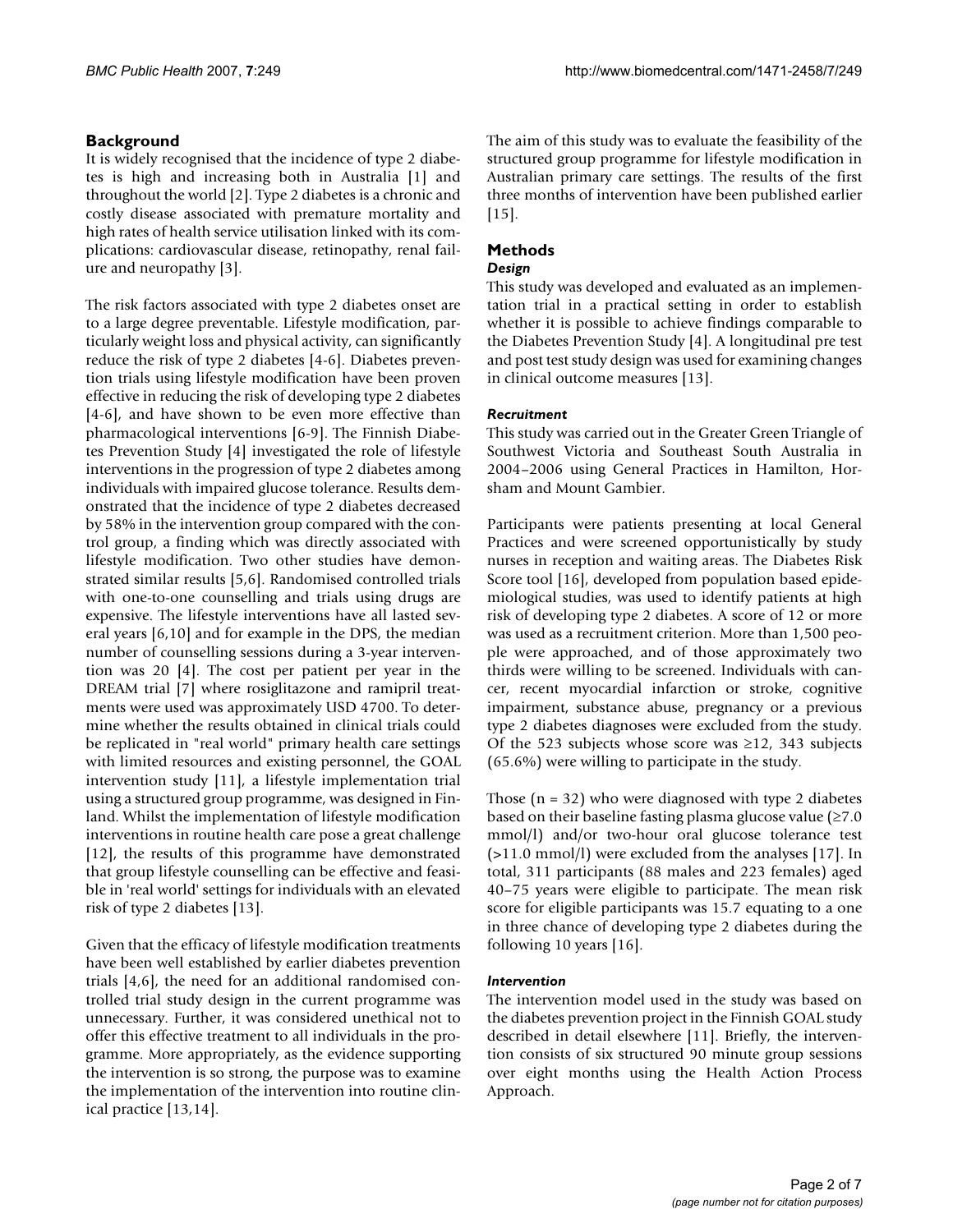The first five sessions occurred within the first three months, with two week intervals between sessions. The last session took place at eight months. The sessions were facilitated by specially trained study nurses, dietitians and physiotherapists. A goal setting approach was used to motivate individuals to progress from intention to actual behaviour change. Regular self-assessment was used to empower participants to take responsibility for their own decisions and to make informed choices. Session content for diet and physical activity was based on Dietary Guidelines for Australian Adults [18] and National Physical Activity Guidelines for Adults [19]. Social support was enhanced by the group setting and by encouraging participants to seek support from their own social networks. Intervention targets followed the lifestyle targets in the Finnish Diabetes Prevention Study [4] aiming to reduce weight, total and saturated fat intake and increase fibre intake and physical activity.

## *Measurements*

Clinical measurements included height, weight, waist, hip and blood pressure measurements, all of which were taken by study nurses before the intervention, at three months, and at one year. Height, weight, waist, hip and blood pressure were measured following the European Health Risk Monitoring protocol [20]. Blood pressure was measured using a mercury sphygmomanometer.

Fasting venous samples were drawn at the baseline, at three months, and at one year. All participants were required to fast overnight prior to each clinical test for a minimum of eight hours. A quality control was performed before each clinical test by asking participants the duration of their fasting period. Fasting hours ranged between 9–17 hours. Oral glucose tolerance tests using 75 g glucose was performed at baseline and twelve months. The ranges used for impaired glucose values were fasting glucose 6.1 to 6.9 mmol/l (impaired fasting glucose, IFG) or plasma glucose concentration 7.8 to 11.0 mmol/l two hours after the oral administration of 75 g of glucose (impaired glucose tolerance, IGT) [17,20]. Frozen plasma samples were transferred to Flinders Medical Centre clinical trials laboratory. A Hitachi 917 clinical chemical analyser (Roche Diagnostic, Australia) was used to measure plasma glucose, total cholesterol, triglycerides and high density lipoprotein (HDL) cholesterol by standard enzymatic methods. A direct HDL-cholesterol method was used. Low density lipoprotein (LDL) cholesterol was calculated using the Friedewald equation unless triglycerides were greater than 4.5 mmol/l. The Flinders Medical Centre Clinical Trials laboratory participates in Centers for Disease Control and Prevention Lipid Standardisation Program.

At baseline and 12 months, participants were assessed using the Kessler 10 Psychological Distress Scale (K-10) [21] and Hospital Anxiety and Depression Scale (HADS) [22]. General health was assessed using Short Form 36 (SF-36v2) [23].

# *Statistical analyses*

Sample size calculations to detect a 5% reduction in main outcome variables such as weight, serum cholesterol, blood glucose etc. with 80% power at the 5% significance level were carried out.

Statistical analyses were performed using SPSS Version 14. To test differences between baseline and follow-up, paired t-tests were used. For psychosocial data, Wilcoxon rank sum tests were performed. Effect sizes were calculated for changes in psychological and general health measures by dividing the change in means by the standard deviation of the baseline mean [24].

# *Ethics*

Participants gave written consent to participate. The study was approved by the Flinders University Clinical Research Ethics Committee (reference number 105/034).

# **Results**

*Baseline characteristics of completers and non-completers* Out of 311 who started in the intervention, 237 (65 males and 172 females) attended both the baseline and 12 month clinical tests and at least one group session. This was the definition of completion. Forty-three percent of completers participated in all six sessions and only 9.7% in three or less sessions. Reasons for non-completion were: lack of transport, fuel costs, time constraints, poor literacy and health conditions.

The baseline characteristics of those who completed the program were compared with those who did not. Compared with completers, non-completers had significantly higher waist circumferences, lower levels of education and higher scores on measures of psychological distress, anxiety and depression (Table 1). In most domains of the SF-36v2, non-completers reported poorer health.

## *Clinical outcomes for completers*

Between baseline and twelve months, statistically significant improvements were observed in participants' mean clinical indicators except systolic blood pressure (Table 2). The greatest improvement (8.6%) was seen in plasma glucose after two hours oral glucose challenge. Total cholesterol declined 5.1%, LDL cholesterol 7.3% and triglycerides 7.6%, whilst HDL cholesterol increased 4.4%. Waist, weight and diastolic blood pressure declined 4.0%, 2.7% and 2.6%, respectively. Seventy-five percent of par-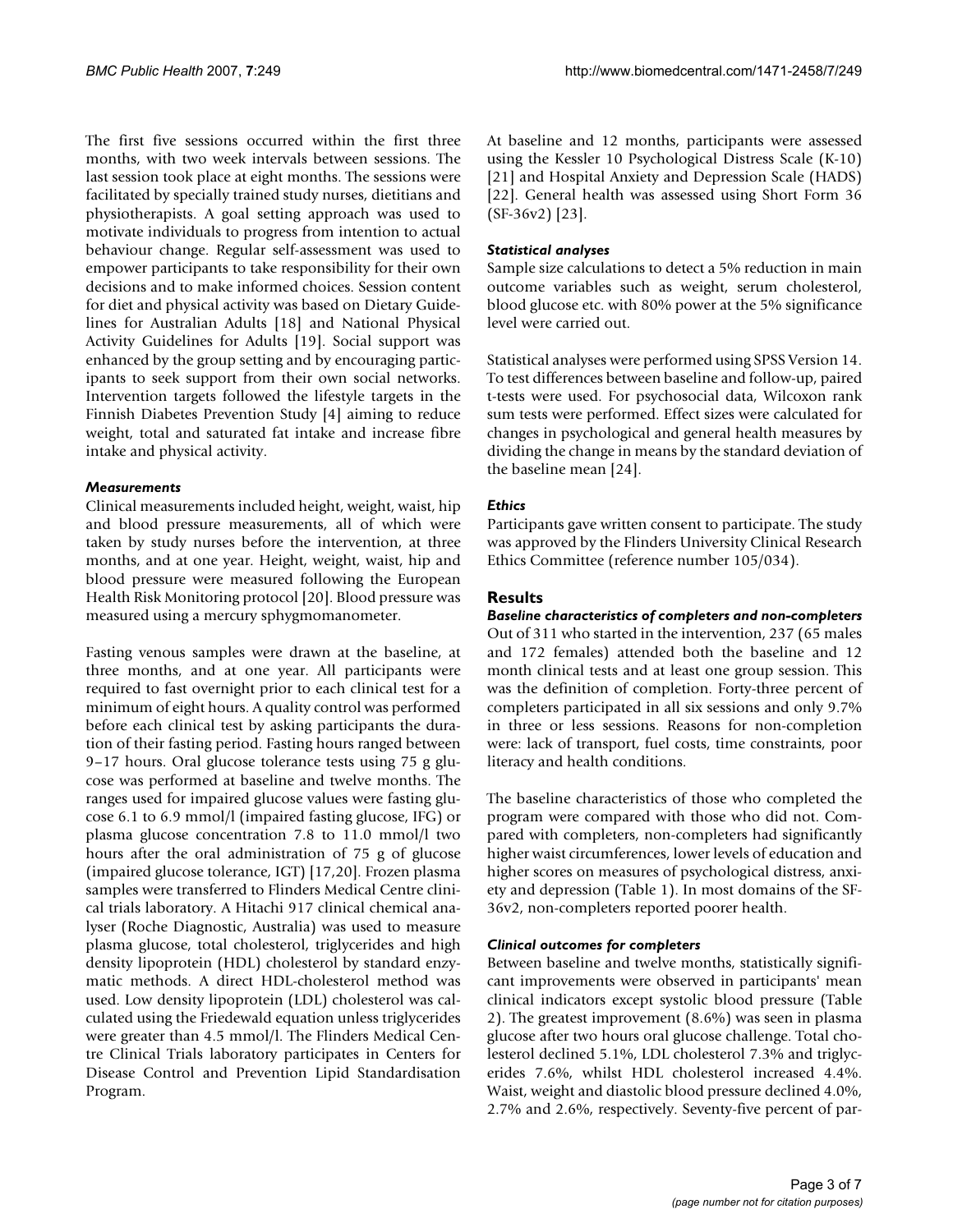| Characteristic              | Completers (n<br>= 237) mean<br>(SD) | Non-<br>completers (n<br>$= 74$ ) mean<br>(SD) | P value  |
|-----------------------------|--------------------------------------|------------------------------------------------|----------|
| Age (yr)                    | 56.7 (8.7)                           | 57.2 (9.5)                                     | 0.705    |
| Weight (kg)                 | 91.7(17.7)                           | 95.3 (19.6)                                    | 0.145    |
| Body-mass                   | 33.5(5.9)                            | 34.7 (6.9)                                     | 0.144    |
| index (kg/m <sup>2</sup> )  |                                      |                                                |          |
| Waist                       | 104.9(13.0)                          | 109.6 (14.9)                                   | 0.009    |
| circumference               |                                      |                                                |          |
| (cm)                        |                                      |                                                |          |
| Hip                         | 115.7 (12.5)                         | 117.6 (13.9)                                   | 0.257    |
| circumference               |                                      |                                                |          |
| (cm)                        |                                      |                                                |          |
| Plasma glucose              |                                      |                                                |          |
| (mmol/l)<br>Fasting         |                                      |                                                | 0.298    |
| 2 Hr oral                   | 5.53(0.54)<br>6.71(1.68)             | 5.46(0.51)<br>6.61(1.72)                       | 0.644    |
| glucose                     |                                      |                                                |          |
| challenge                   |                                      |                                                |          |
| Serum lipids                |                                      |                                                |          |
| (mmol/l)                    |                                      |                                                |          |
| Total                       | 5.67(1.15)                           | 5.42 (0.98)                                    | 0.102    |
| cholesterol                 |                                      |                                                |          |
| Low-density                 | 3.44(0.99)                           | 3.25(0.80)                                     | 0.097    |
| lipoprotein                 |                                      |                                                |          |
| cholesterol                 |                                      |                                                |          |
| High-                       | 1.34(0.37)                           | 1.26(0.34)                                     | 0.082    |
| density<br>lipoprotein      |                                      |                                                |          |
| cholesterol                 |                                      |                                                |          |
| Triglyceride                | 1.94(1.05)                           | 2.02(1.14)                                     | 0.569    |
| s                           |                                      |                                                |          |
| Blood pressure              |                                      |                                                |          |
| (mm Hg)                     |                                      |                                                |          |
| Systolic                    | 132.1(17.1)                          | 135.0 (18.8)                                   | 0.216    |
| <b>Diastolic</b>            | 81.0 (9.9)                           | 82.6 (11.7)                                    | 0.265    |
| HADS anxiety                | 3.6(3.3)                             | 5.4(4.0)                                       | < 0.0005 |
| HADS                        | 2.8(2.9)                             | 4.1(3.9)                                       | 0.014    |
| depression                  |                                      |                                                |          |
| Kessler 10                  | 15.3(5.4)                            | 19.0(8.0)                                      | < 0.0005 |
| (psychological<br>distress) |                                      |                                                |          |
| SF-36 v2                    |                                      |                                                |          |
| Physical                    | 78.3 (18.6)                          | 66.3(26.3)                                     | 0.001    |
| functioning                 |                                      |                                                |          |
| Role limitation             | 78.6 (22.4)                          | 67.3 (29.6)                                    | 0.008    |
| physical                    |                                      |                                                |          |
| Bodily pain                 | 63.0 (23.9)                          | 57.8 (27.5)                                    | 0.107    |
| General health              | 65.9 (18.6)                          | 61.0(18.9)                                     | 0.034    |
| perception                  |                                      |                                                |          |
| Vitality                    | 56.4 (19.2)                          | 50.1 (23.8)                                    | 0.023    |
| Social                      | 83.2 (20.3)                          | 75.2 (27.3)                                    | 0.055    |
| functioning                 |                                      |                                                |          |
| Role limitation             | 85.4 (21.0)                          | 76.9 (27.3)                                    | 0.026    |
| emotional                   |                                      |                                                |          |
| Mental health               | 75.7 (17.0)                          | 66.5 (20.5)                                    | <0.0005  |
| Years of<br>education       | 12.1(3.4)                            | 10.7(3.1)                                      | 0.002    |

#### **Table 1: Baseline characteristics of completers and noncompleters**

ticipants experienced some waist reduction and 68% experienced weight reduction.

Statistically significant improvements to weight, waist, total and LDL-cholesterol were evident after the first three months of the intervention and these changes were sustained at 12 months. Although not observed at 3 months, statistically significant improvements were found in fasting glucose, HDL-cholesterol, triglycerides and diastolic blood pressure at 12 months.

At baseline, 65.9% of participants had normal glucose values and 34.1% had impaired glucose values (IFG 9.5%, IGT 24.6%). At the 12 month clinical test, 78.0% had normal glucose values and 19.8% had impaired values (IFG 6.5%, IGT 13.4%). Out of 79 participants who had impaired values at baseline, five (2.2%) developed type 2 diabetes during the intervention and 42 (18.1%) reverted to normoglycemia.

#### *Psychological and general health outcomes*

Between baseline and 12 month clinical tests, improvements in SF-36v2 domains of vitality and general health were moderate (Table 3). Small but statistically significant improvements were observed in the domains of bodily pain, physical functioning and mental health as well as for measures of psychological distress (Kessler 10, HADS).

## **Discussion**

This study provides convincing evidence that a type 2 diabetes prevention programme using lifestyle intervention is feasible in Australian primary health care with reductions in risk factors approaching those observed in randomised controlled trials [4-6]. Results from the present study confirm that significant changes can be obtained in weight, waist, glucose and lipids, and psychological measures.

The implementation of this trial in a "real world" setting has allowed findings to be more generalisable to primary health care, as they have been performed in a setting in which future implementation is likely to occur [14]. Using the DPS sample as a reference population to predict a reduction in type 2 diabetes risk, by using a single pre-test and post-test study design [13], it can be estimated that the 4.0% decline in waist circumference in our study reduces the risk of type 2 diabetes by 40%. Alternatively, calculating the risk reduction using weight change the diabetes risk could reduce by 23%. Based on cohort studies, waist circumference is a better predictor for type 2 diabetes [25], making the risk prediction based on waist probably a more accurate estimate. Additionally, in this study the components of metabolic syndrome and the risk factors for cardiovascular disease were improved.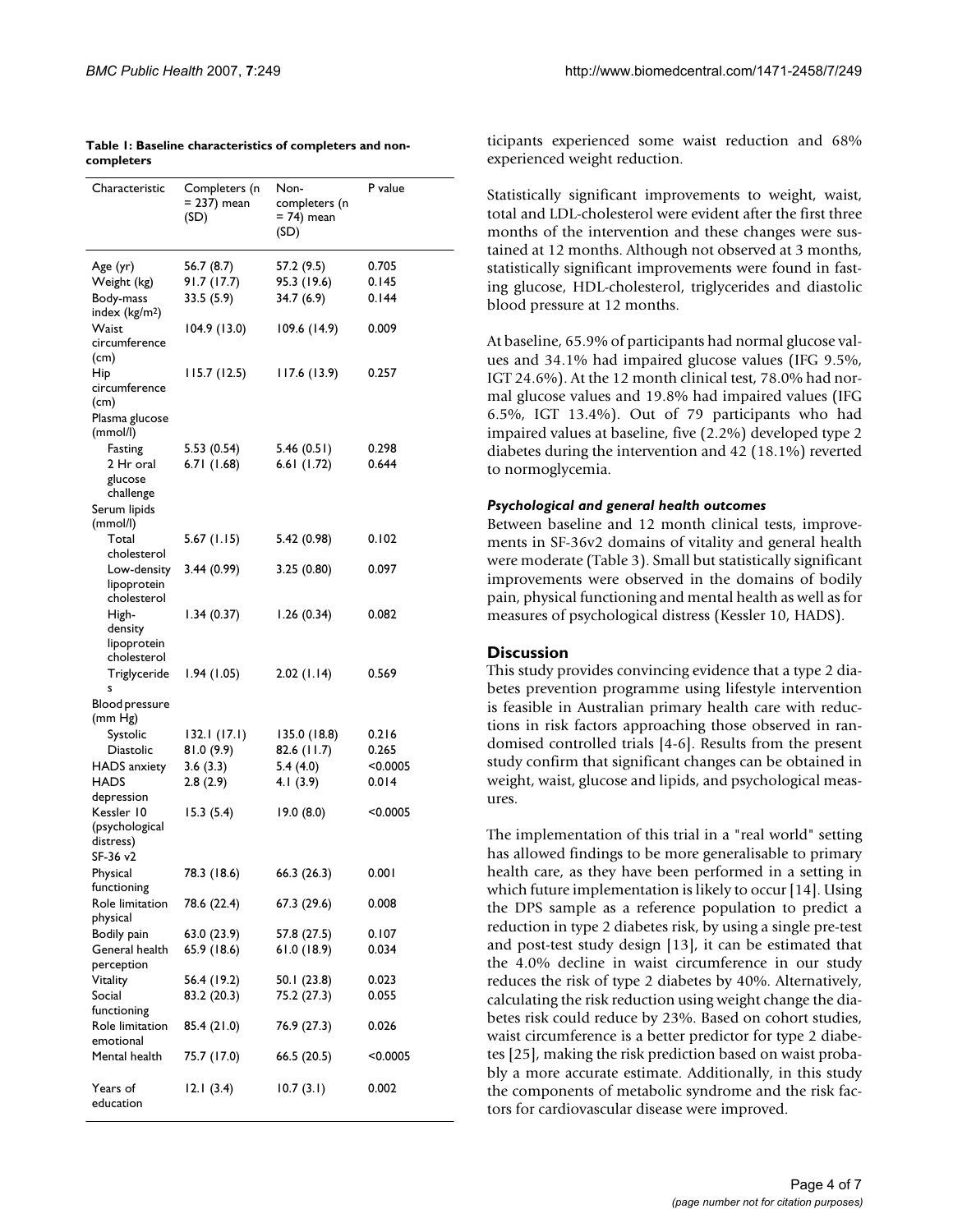|                                         | n.  | Baseline mean (SD) | Change from baseline to 3<br>months* mean (95% CI) | Change from baseline to 12<br>months mean (95% CI) | Change at 12<br>months % |
|-----------------------------------------|-----|--------------------|----------------------------------------------------|----------------------------------------------------|--------------------------|
| Weight (kg)                             | 237 | 91.7(17.7)         | $-2.38$ ( $-2.79$ , $-1.98$ )                      | $-2.52$ ( $-3.19,-1.85$ )                          | $-2.7$                   |
| Body-mass index $(kg/m2)$               | 237 | 33.5(5.9)          | $-0.88$ $(-1.03,-0.74)$                            | $-0.93$ $(-1.17,-0.69)$                            | $-2.8$                   |
| Waist circumference (cm)                | 236 | 104.9(13.0)        | $-3.16(-3.72,-2.60)$                               | $-4.17(-4.87,-3.48)$                               | $-4.0$                   |
| Hip circumference (cm)                  | 236 | 115.7(12.5)        | $-1.56$ $(-2.04,-1.07)$                            | $-2.65$ $(-3.26,-2.05)$                            | $-2.3$                   |
| Plasma glucose (mmol/l)                 |     |                    |                                                    |                                                    |                          |
| Fasting                                 | 237 | 5.53(0.54)         | $0.00 (-0.07, 0.08)$                               | $-0.14$ $(-0.20,-0.07)$                            | $-2.5$                   |
| 2 Hr oral glucose challenge             | 232 | 6.70(1.69)         |                                                    | $-0.58$ $(-0.79,-0.36)$                            | $-8.6$                   |
| Serum lipids (mmol/l)                   |     |                    |                                                    |                                                    |                          |
| Total cholesterol                       | 237 | 5.67(1.15)         | $-0.21$ $(-0.32,-0.09)$                            | $-0.29$ $(-0.40,-0.18)$                            | $-5.1$                   |
| Low-density lipoprotein<br>cholesterol  | 229 | 3.44(0.99)         | $-0.16(-0.25,-0.07)$                               | $-0.25$ $(-0.34,-0.16)$                            | $-7.3$                   |
| High-density lipoprotein<br>cholesterol | 237 | 1.34(0.37)         | $0.01$ ( $-0.02,0.03$ )                            | 0.06(0.03,0.09)                                    | $+4.4$                   |
| Triglycerides                           | 237 | 1.90(1.00)         | $-0.10(-0.20,0.01)$                                | $-0.15$ $(-0.24,-0.05)$                            | $-7.6$                   |
| Blood pressure (mmHg)                   |     |                    |                                                    |                                                    |                          |
| Systolic                                | 236 | 132.1(17.1)        | $-1.67$ ( $-3.3,-0.04$ )                           | $-1.01$ ( $-2.60,0.58$ )                           | $-0.8$                   |
| <b>Diastolic</b>                        | 236 | 81.0(9.9)          | $-0.99$ $(-2.18, 0.20)$                            | $-2.14(-3.33,-0.94)$                               | $-2.6$                   |

**Table 2: Changes in clinical outcome in baseline, three months and 12 months**

\* At the 3 month clinical test, n value varied between 216 and 221.

Compared with drug treatment that is largely long term, successful lifestyle changes have an impact beyond the intervention period [8,10]. The latest follow up of the Finnish Diabetes Prevention Study [10] shows that the impact of lifestyle modification will last at least several years after intervention and the reduction in diabetes incidence was still 36% lower in the intervention group compared with the control group after a median three years. There is no evidence about the long term impact of drug treatment and it could be assumed that when drug treatment is ended the treatment effect may disappear [8].

This is the first diabetes prevention study where the clinical significance of psychosocial risk factors were identified. When investigating the characteristics of completers and non-completers, it was found that at baseline noncompleters had fewer years of education and greater levels of psychological distress. Future programmes, should give more attention to these factors when considering strategies to improve retention rates. In both the present and previous diabetes prevention studies, more women than men have attended the programmes [4-6,13]. More emphasis should therefore be put on identifying the barriers to male attendance. Although this intervention was feasible and effective for 60% of those who were screened positively for the risk of type 2 diabetes, there is a need to develop other approaches for those who may not take part in group interactive programmes.

Findings from earlier studies suggest that participant weight loss can be predicted by facilitator motivation and self-fulfilment [26]. It was also our experience that appropriate facilitator training and support are imperative.

**Table 3: Mean scores and standard deviations of participant responses to psychological measures and proportion of participants whose scores improved between baseline and 12 month intervention**

|             |                        | n.  | Baseline mean (SD) | Change from baseline to 12<br>months mean (95% CI) | <b>Effect size</b> | P value  |
|-------------|------------------------|-----|--------------------|----------------------------------------------------|--------------------|----------|
| Kessler 10  | Psychological distress | 226 | 15.1(5.2)          | 14.6(5.6)                                          | $+0.10$            | 0.002    |
| <b>HADS</b> | Depression             | 224 | 2.8(2.9)           | 2.5(3.0)                                           | $+0.10$            | 0.008    |
| SF-36 v2    | Physical Functioning   | 229 | 78.5 (18.1)        | 80.1 (19.9)                                        | $-0.09$            | 0.012    |
|             | Role-Physical          | 230 | 78.7 (22.3)        | 78.3 (24.0)                                        | $+0.02$            | 0.664    |
|             | <b>Bodily Pain</b>     | 232 | 63.0 (23.9)        | 66.4(24.7)                                         | $-0.14$            | 0.019    |
|             | General Health         | 229 | 65.9 (18.6)        | 71.3(17.7)                                         | $-0.29$            | < 0.0005 |
|             | <b>Vitality</b>        | 230 | 56.5 (19.2)        | 61.2(18.9)                                         | $-0.25$            | < 0.0005 |
|             | Social Functioning     | 232 | 83.1(20.4)         | 82.7(23.1)                                         | $+0.02$            | 0.821    |
|             | Role-Emotional         | 230 | 85.3(21.2)         | 85.7(21.4)                                         | $-0.02$            | 0.726    |
|             | Mental Health          | 230 | 75.9 (16.8)        | 78.4 (16.1)                                        | $-0.15$            | 0.025    |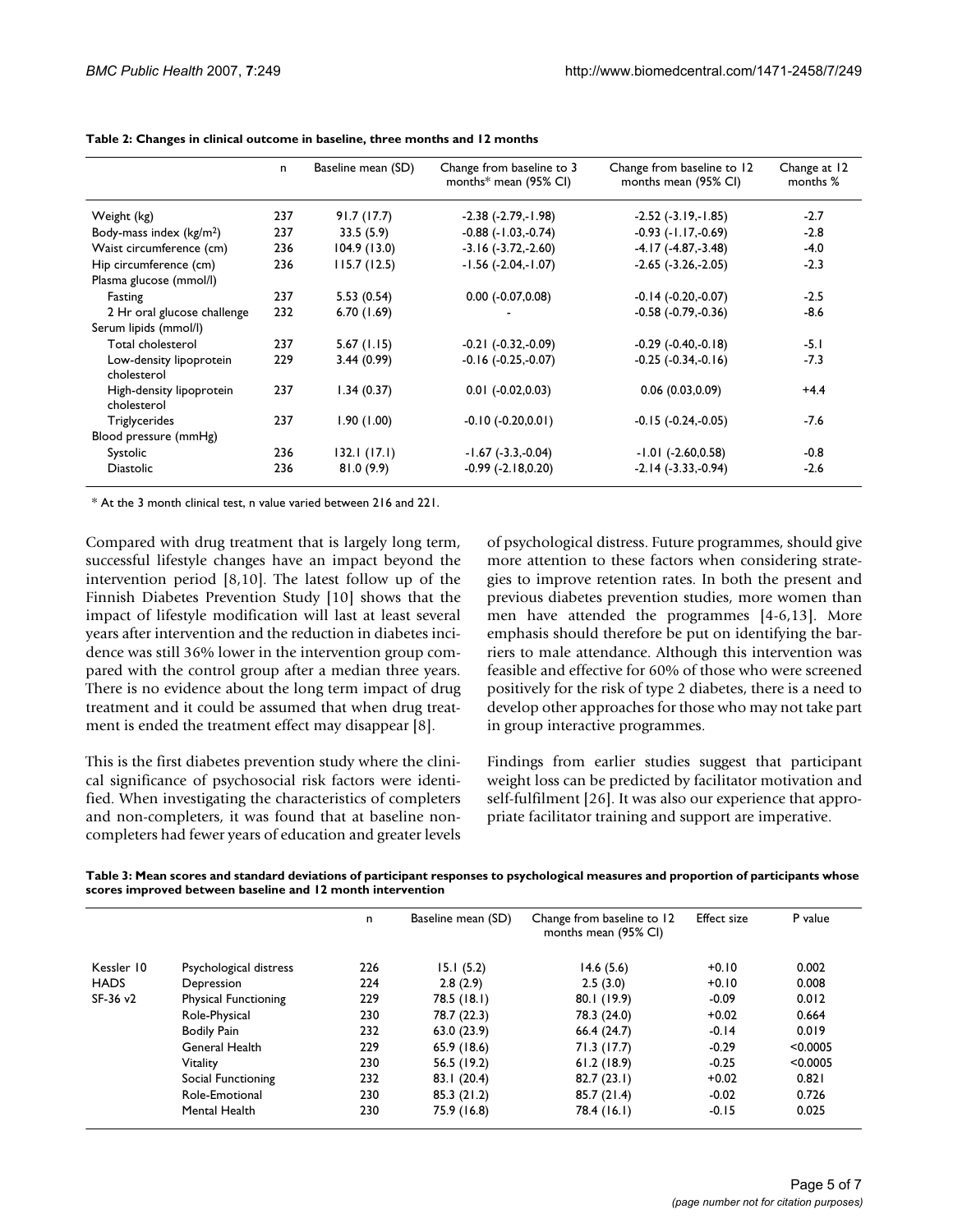## **Conclusion**

This study provides evidence that a type 2 diabetes prevention programme using lifestyle intervention is feasible in primary health care settings, with reductions in risk factors approaching those observed in clinical trials.

#### **Competing interests**

The author(s) declare that they have no competing interests.

#### **Authors' contributions**

TL initiated, organised, and supervised the study and contributed to the data analyses and writing the manuscript. JAD was the lead investigator and is the guarantor. AC coordinated the study and carried out data-acquisition. AK was involved in data analysis, interpretation and writing the manuscript. BP did statistical analysis. EV was involved in preparing the study design and writing the manuscript. SH was involved in project supervision and data-acquisition. PA assisted in the development of the study design and content of the intervention. SB and PR assisted in planning and collection of psychosocial data and helped in drafting the manuscript and interpreting the results. AO was involved in drafting the manuscript. JDB participated in planning the study and in the writing. EDJ supervised the study. All authors read and approved the final manuscript.

#### **Acknowledgements**

We thank Professors Catford, Swinburn, and Young for their advice, Dr. Whiting and Ms Tirimacco of Flinders Medical Centre for laboratory analyses, participating general practices in Hamilton, Horsham and Mt Gambier and the nurses who facilitated the groups. The study was funded by The Australian Government Department of Health and Ageing, Canberra, Australia.

#### **References**

- Shaw JE, Chisholm DJ: [Epidemiology and prevention of type 2](http://www.ncbi.nlm.nih.gov/entrez/query.fcgi?cmd=Retrieve&db=PubMed&dopt=Abstract&list_uids=14503906) **[diabetes and the metabolic syndrome.](http://www.ncbi.nlm.nih.gov/entrez/query.fcgi?cmd=Retrieve&db=PubMed&dopt=Abstract&list_uids=14503906)** *MJA* 2003, **179(7):**379-383.
- 2. Wild S, Roglic G, Green A, Sicree R, King H: **[Global prevalence of](http://www.ncbi.nlm.nih.gov/entrez/query.fcgi?cmd=Retrieve&db=PubMed&dopt=Abstract&list_uids=15111519) [diabetes: Estimates for the year 2000 and projections for](http://www.ncbi.nlm.nih.gov/entrez/query.fcgi?cmd=Retrieve&db=PubMed&dopt=Abstract&list_uids=15111519) [2030.](http://www.ncbi.nlm.nih.gov/entrez/query.fcgi?cmd=Retrieve&db=PubMed&dopt=Abstract&list_uids=15111519)** *Diabetes Care* 2004, **27(5):**1047-1053.
- 3. Marshall SM, Flyvbjerg A: **[Prevention and early detection of vas](http://www.ncbi.nlm.nih.gov/entrez/query.fcgi?cmd=Retrieve&db=PubMed&dopt=Abstract&list_uids=16946335)[cular complications of diabetes .](http://www.ncbi.nlm.nih.gov/entrez/query.fcgi?cmd=Retrieve&db=PubMed&dopt=Abstract&list_uids=16946335)** *BMJ* 2006, **333:**475-480.
- Tuomilehto J, Lindstrom J, Eriksson JG, Valle TT, Hamalainen H, Ilanne-Parikka P, Keinanen-Kiukaanniemi S, Laakso M, Louheranta A, Rastas M, Salminen V, Aunola S, Cepaitis Z, Moltchanov V, Hakumaki M, Mannelin M, Martikkala V, Sundvall J, Uusitupa M, the Finnish Diabetes Prevention Study Group: **[Prevention of type 2 diabetes](http://www.ncbi.nlm.nih.gov/entrez/query.fcgi?cmd=Retrieve&db=PubMed&dopt=Abstract&list_uids=11333990) [mellitus by changes in lifestyle among subjects with impaired](http://www.ncbi.nlm.nih.gov/entrez/query.fcgi?cmd=Retrieve&db=PubMed&dopt=Abstract&list_uids=11333990) [glucose tolerance.](http://www.ncbi.nlm.nih.gov/entrez/query.fcgi?cmd=Retrieve&db=PubMed&dopt=Abstract&list_uids=11333990)** *N Engl J Med* 2001, **344(18):**1343-1350.
- 5. Pan XR, Li GW, Hu YH, Wang JX, Yang WY, An ZX, Hu ZX, Lin J, Xiao JZ, Cao HB, Liu PA, Jiang XG, Jiang YY, Wang JP, Zheng H, Zhang H, Bennett PH, Howard BV: **[Effects of diet and exercise in pre](http://www.ncbi.nlm.nih.gov/entrez/query.fcgi?cmd=Retrieve&db=PubMed&dopt=Abstract&list_uids=9096977)[venting NIDDM in people with impaired glucose tolerance.](http://www.ncbi.nlm.nih.gov/entrez/query.fcgi?cmd=Retrieve&db=PubMed&dopt=Abstract&list_uids=9096977) [The Da Qing IGT and Diabetes Study.](http://www.ncbi.nlm.nih.gov/entrez/query.fcgi?cmd=Retrieve&db=PubMed&dopt=Abstract&list_uids=9096977)** *Diabetes Care* 1997, **20(4):**537-544.
- 6. Knowler WC, Barrett-Connor E, Fowler SF, Hamman RF, Lachin IM, Walker EA, Nathan DM, Diabetes Prevention Program Research Group: **[Reduction in the incidence of type 2 diabetes with life](http://www.ncbi.nlm.nih.gov/entrez/query.fcgi?cmd=Retrieve&db=PubMed&dopt=Abstract&list_uids=11832527)[style intervention or metformin.](http://www.ncbi.nlm.nih.gov/entrez/query.fcgi?cmd=Retrieve&db=PubMed&dopt=Abstract&list_uids=11832527)** *N Engl J Med* 2002, **346(6):**393-403.
- 7. DREAM (Diabetes REduction Assessment with ramipril and rosiglitazone Medication) Trial Investigators, Gerstein HC, Yusuf S, Bosch J, Pogue J, Sheridan P, Dinccag N, Hanefeld M, Hoogwerf B, Laakso M, Mohan V, Shaw J, Zinman B, Holman RR: **[Effect of rosiglitazone on](http://www.ncbi.nlm.nih.gov/entrez/query.fcgi?cmd=Retrieve&db=PubMed&dopt=Abstract&list_uids=16997664) the frequency of diabetes in patients with impaired glucose [tolerance or impaired fasting glucose: a randomised control](http://www.ncbi.nlm.nih.gov/entrez/query.fcgi?cmd=Retrieve&db=PubMed&dopt=Abstract&list_uids=16997664)[led trial.](http://www.ncbi.nlm.nih.gov/entrez/query.fcgi?cmd=Retrieve&db=PubMed&dopt=Abstract&list_uids=16997664)** *Lancet* 2006, **368(9541):**1096-1105.
- 8. The Diabetes Prevention Program Research Group: **[Prevention of](http://www.ncbi.nlm.nih.gov/entrez/query.fcgi?cmd=Retrieve&db=PubMed&dopt=Abstract&list_uids=15793255) [Type 2 Diabetes With Troglitazone in the Diabetes Preven](http://www.ncbi.nlm.nih.gov/entrez/query.fcgi?cmd=Retrieve&db=PubMed&dopt=Abstract&list_uids=15793255)[tion Program.](http://www.ncbi.nlm.nih.gov/entrez/query.fcgi?cmd=Retrieve&db=PubMed&dopt=Abstract&list_uids=15793255)** *Diabetes* 2005, **54(4):**1150-1156.
- Dormandy JA, Charbonnel B, Eckland DJA, Erdmann E, Massi-Benedetti M, Moules IK, Skene AM, Tan MH, Lefebvre PJ, Murray GD, Standl E, Wilcox RG, Wilhelmsen L, Betteridge J, Birkeland K, Golay A, Heine RJ, Koranyi L, Laakso M, Mokan M, Norkus A, Pirags V, Podar T, Scheen A, Scherbaum W, Schernthaner G, Schmitz O, Skrha J, Smith U, Taton J, and on behalf of the PROactive investigators: **[Sec](http://www.ncbi.nlm.nih.gov/entrez/query.fcgi?cmd=Retrieve&db=PubMed&dopt=Abstract&list_uids=16214598)ondary prevention of macrovascular events in patients with [type 2 diabetes in the PROactive Study \(PROspective piogl](http://www.ncbi.nlm.nih.gov/entrez/query.fcgi?cmd=Retrieve&db=PubMed&dopt=Abstract&list_uids=16214598)itAzone Clinical Trial In macroVascular Events): a ran[domised controlled trial.](http://www.ncbi.nlm.nih.gov/entrez/query.fcgi?cmd=Retrieve&db=PubMed&dopt=Abstract&list_uids=16214598)** *Lancet* 2005, **366(9493):**1279-1289.
- 10. Lindstrom J, Ilanne-Parikka P, Peltonen M, Aunola S, Eriksson JG, Hemio K, Hamalainen H, Harkonen P, Keinanen-Kiukaanniemi S, Laakso M, Louheranta A, Mannelin M, Paturi M, Sundvall J, Valle TT, Uusitupa M, Tuomilehto J, and on behalf of the Finnish Diabetes Prevention Study Group: **[Sustained reduction in the incidence of](http://www.ncbi.nlm.nih.gov/entrez/query.fcgi?cmd=Retrieve&db=PubMed&dopt=Abstract&list_uids=17098085) [type 2 diabetes by lifestyle intervention: follow-up of the](http://www.ncbi.nlm.nih.gov/entrez/query.fcgi?cmd=Retrieve&db=PubMed&dopt=Abstract&list_uids=17098085) Finnish Diabetes 368(9548):**1673-1679.
- 11. Uutela A, Absetz P, Nissinen A, Valve R, Talja M, Fogelholm M: **Health psychological theory in promoting population health [in Päijät-Häme, Finland: First steps toward a type 2 diabetes](http://www.ncbi.nlm.nih.gov/entrez/query.fcgi?cmd=Retrieve&db=PubMed&dopt=Abstract&list_uids=14683570) [prevention study.](http://www.ncbi.nlm.nih.gov/entrez/query.fcgi?cmd=Retrieve&db=PubMed&dopt=Abstract&list_uids=14683570)** *J Health Psychol* 2004, **9(1):**73-84.
- 12. Glasgow RE, Lichtenstein E, Marcus AC: **[Why don't we see more](http://www.ncbi.nlm.nih.gov/entrez/query.fcgi?cmd=Retrieve&db=PubMed&dopt=Abstract&list_uids=12893608) [translation of health promotion research to practice?](http://www.ncbi.nlm.nih.gov/entrez/query.fcgi?cmd=Retrieve&db=PubMed&dopt=Abstract&list_uids=12893608) [Rethinking the efficacy-to-effectiveness transition.](http://www.ncbi.nlm.nih.gov/entrez/query.fcgi?cmd=Retrieve&db=PubMed&dopt=Abstract&list_uids=12893608)** *Am J Public Health* 2003, **93(8):**1261-1267.
- Absetz P, Valve R, Oldenburg B, Heinonen H, Nissinen A, Fogelholm M, Ilvesmaki V, Talja M, Uutela A: **Type 2 diabetes prevention in the "real world": One-year results of the GOAL implementation trial.** *Diabetes Care* 2007:Epub ahead of print.
- 14. Campbell M, Fitzpatrick R, Haines A, Kinmonth AL, Sandercock P, Spiegelhalter D, Tyrer P: **[Framework for design and evaluation](http://www.ncbi.nlm.nih.gov/entrez/query.fcgi?cmd=Retrieve&db=PubMed&dopt=Abstract&list_uids=10987780) [of complex interventions to improve health.](http://www.ncbi.nlm.nih.gov/entrez/query.fcgi?cmd=Retrieve&db=PubMed&dopt=Abstract&list_uids=10987780)** *BMJ* 2000, **321(7262):**694-696.
- 15. Kilkkinen A, Heistaro S, Laatikainen T, Janus ED, Chapman A, Absetz P, Dunbar JA: **[Prevention of type 2 diabetes in a primary health](http://www.ncbi.nlm.nih.gov/entrez/query.fcgi?cmd=Retrieve&db=PubMed&dopt=Abstract&list_uids=17069921) [care setting: Interim results from the Greater Green Trian](http://www.ncbi.nlm.nih.gov/entrez/query.fcgi?cmd=Retrieve&db=PubMed&dopt=Abstract&list_uids=17069921)[gle \(GGT\) Diabetes Prevention Project.](http://www.ncbi.nlm.nih.gov/entrez/query.fcgi?cmd=Retrieve&db=PubMed&dopt=Abstract&list_uids=17069921)** *Diabetes Res Clin Pract* 2007, **76(3):**460-462.
- 16. Lindstrom J, Tuomilehto J: **[The Diabetes Risk Score: A practical](http://www.ncbi.nlm.nih.gov/entrez/query.fcgi?cmd=Retrieve&db=PubMed&dopt=Abstract&list_uids=12610029) [tool to predict type 2 diabetes risk.](http://www.ncbi.nlm.nih.gov/entrez/query.fcgi?cmd=Retrieve&db=PubMed&dopt=Abstract&list_uids=12610029)** *Diabetes Care* 2003, **26(3):**725-731.
- 17. Unwin N, Shaw J, Zimmet P, Alberti KGMM: **[Impaired glucose tol](http://www.ncbi.nlm.nih.gov/entrez/query.fcgi?cmd=Retrieve&db=PubMed&dopt=Abstract&list_uids=12207806)[erance and impaired fasting glycaemia: the current status on](http://www.ncbi.nlm.nih.gov/entrez/query.fcgi?cmd=Retrieve&db=PubMed&dopt=Abstract&list_uids=12207806) [definition and intervention.](http://www.ncbi.nlm.nih.gov/entrez/query.fcgi?cmd=Retrieve&db=PubMed&dopt=Abstract&list_uids=12207806)** *Diabet Med* 2002, **19(9):**708-723.
- 18. Australian Government NHMRC: **Dietary Guidelines for Australian Adults - guide to healthy eating.** Commonwealth of Australia; 2003.
- 19. Australian Government Department of Health and Ageing: **National Physical Activity Guidelines for Adults.** Canberra , Commonwealth of Australia; 1999.
- 20. Tolonen H, Kuulasmaa K, Laatikainen T, Wolf H: **European Health Risk Monitoring Project. Recommendation for indicators, international collaboration, protocol and manual of operations for chronic disease risk factor surveys.** Helsinki ; 2002.
- 21. Kessler RC, Andrews G, Colpe LJ, Hiripi E, Mroczek DK, Normand SL, Walters EE, Zaslavsky AM: **[Short screening scales to monitor](http://www.ncbi.nlm.nih.gov/entrez/query.fcgi?cmd=Retrieve&db=PubMed&dopt=Abstract&list_uids=12214795) [population prevalences and trends in non-specific psycholog](http://www.ncbi.nlm.nih.gov/entrez/query.fcgi?cmd=Retrieve&db=PubMed&dopt=Abstract&list_uids=12214795)[ical distress.](http://www.ncbi.nlm.nih.gov/entrez/query.fcgi?cmd=Retrieve&db=PubMed&dopt=Abstract&list_uids=12214795)** *Psychol Med* 2002, **32(6):**959-976.
- 22. Zigmond AS, Snaith RP: **[The hospital anxiety and depression](http://www.ncbi.nlm.nih.gov/entrez/query.fcgi?cmd=Retrieve&db=PubMed&dopt=Abstract&list_uids=6880820) [scale.](http://www.ncbi.nlm.nih.gov/entrez/query.fcgi?cmd=Retrieve&db=PubMed&dopt=Abstract&list_uids=6880820)** *Acta Psychiatr Scand* 1983, **67(6):**361-370.
- 23. Ware JE, Sherbourne CD: **[The MOS 36-item short-form health](http://www.ncbi.nlm.nih.gov/entrez/query.fcgi?cmd=Retrieve&db=PubMed&dopt=Abstract&list_uids=1593914) [survey \(SF-36\). I. Conceptual framework and item selection.](http://www.ncbi.nlm.nih.gov/entrez/query.fcgi?cmd=Retrieve&db=PubMed&dopt=Abstract&list_uids=1593914)** *Med Care* 1992, **30(6):**473-483.
- 24. Kazis L, Anderson J, Meenan R: **Effect sizes for interpreting changes in health status.** *Med Care* 1989, **27:**178-189.